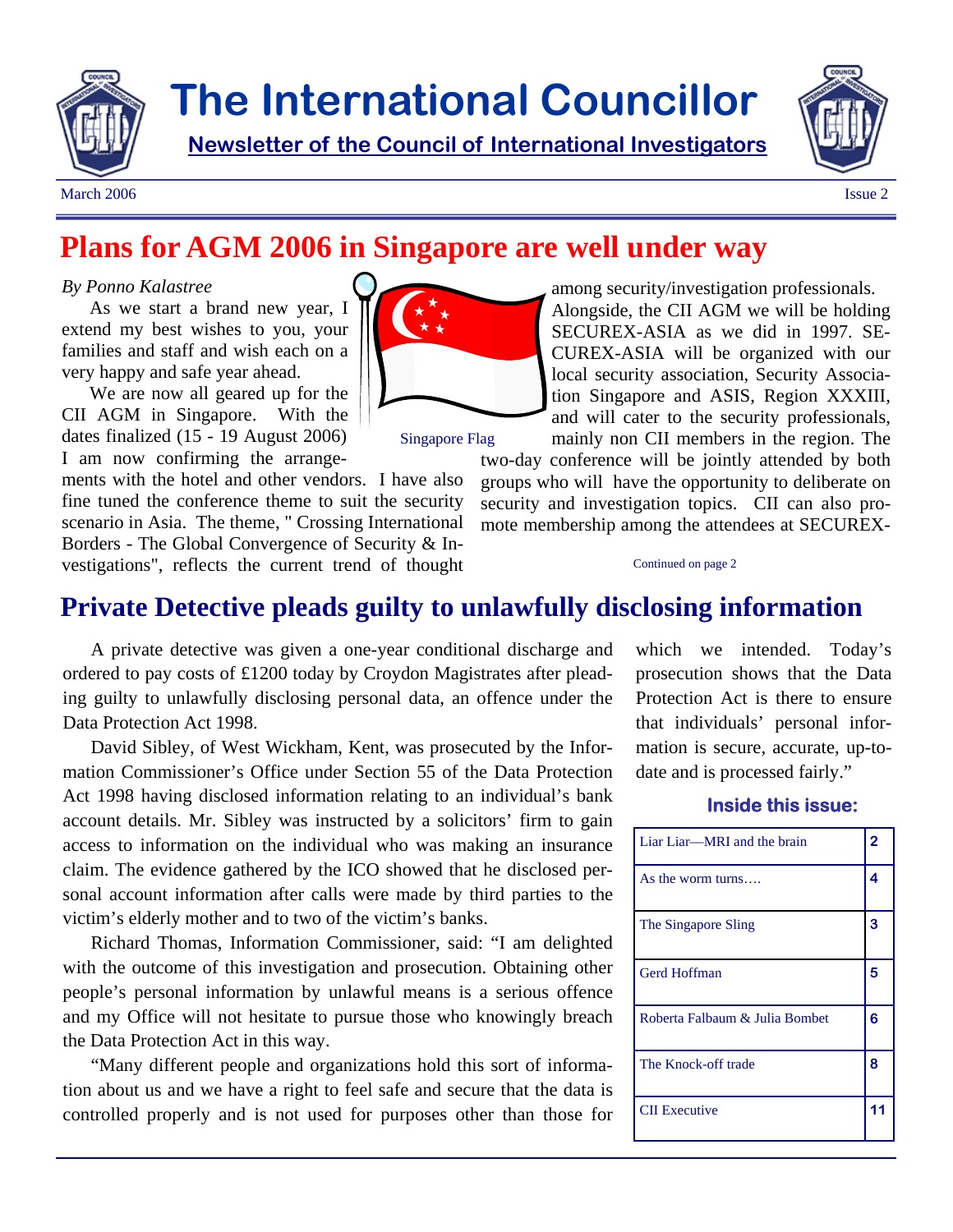**Page 2 The International Councillor** 

# **MRI vs Polygraph - Who's the liar?**

#### **Radiological Society of North America**

Traditional polygraph tests to determine whether someone is lying may take a back seat to functional magnetic resonance imaging (fMRI), according to a study appearing in the February issue of Radiology. Researchers from Temple University Hospital in Philadelphia used fMRI to show

how specific areas of the brain light up when a person tells a lie.

"We have detected areas of the brain activated by deception and truth-telling by using a method that is verifiable against the current gold standard method of lie detection—the conventional polygraph," said lead author Feroze B. Mohamed, Ph.D., Associate Professor of Radiology at Temple.

Dr. Mohamed explained how the standard polygraph test has failed to produce consistently reliable results, largely because it relies on outward manifestations of certain emotions that people feel when lying. These manifestations, including increased perspiration, changing body positions and subtle facial expressions, while natural, can be suppressed by a large enough number of people that the accuracy and consistency of the polygraph results are compromised.

"Since brain activation is arguably less susceptible to being controlled by an individual, our research will hopefully eliminate the shortcomings of the conventional polygraph test and produce a new method of objective lie detection that can be used reliably in a courtroom or other setting," Dr. Mohamed said.

Dr. Mohamed and colleagues recruited 11 healthy subjects for the study. A mock shooting was staged, in which blank bullets were fired in a testing room. Five volunteers were asked to tell the truth when asked a series of questions



about their involvement, and six were asked to deliberately lie. Each volunteer was examined with fMRI to observe brain activation while they answered questions either truthfully or deceptively. They also underwent a conventional polygraph test, where respiration, cardiovascular activity and perspiration responses were monitored. The same questions were asked in both examinations, and results were compared among the groups.

"With fMRI, there were consistently unique areas of the brain, and more of them, that were activated during the deceptive process than during truth-telling," Dr. Mohamed said. In producing a deceptive response, a person must inhibit or conceal the truth, which activates parts of the brain that are not required for truth-telling. Thus, fewer areas of the brain are active when telling the truth. Fourteen areas of the brain were active during the deceptive process. In contrast, only seven areas lit up when subjects answered truthfully.

By studying the images, investigators were able to develop a better picture of the deception process in the brain. The increased activity in the frontal lobe, especially, indicated how the brain works to inhibit the truth and construct a lie.

Polygraph test results correlated well with actual events when subjects were asked to lie

(92 percent accuracy); however, the results were not as conclusive when subjects were asked to tell the truth (70 percent accuracy).

The largest implications for a credible method of lie detection are in the field of crime investigation and prevention, and in the judicial determination of the guilt or innocence of accused individuals. Since the polygraph has not been embraced as a fully credible means of lie detection, the authors hope to provide a more accurate means of determining whether or not someone is telling the truth. "A more consistent and verifiable method of lie detection could lead to changes in this particular realm of the legal system down the road," Dr. Mohamed said. *-Contributed by Fred Dehmel*

Detectiv-Consulting-International GmbH - Your Fast Source In Europe -Managing Director Juergen Fritz Hebach Member of CII / WAD / BID / BRITISH AGENTS founded in 1978 **GLOBAL INVESTIGATIONS BUILDING BRIDGES ACROSS THE WORLD Business Adress:** Klinnerweg 69, D-13509 Berlin Phone: +49-171-410 74 11

E-Mail: fritz.cii-berlin@web.de

Fax: +49-30-433 533 1 Internet: http://www.dci.name/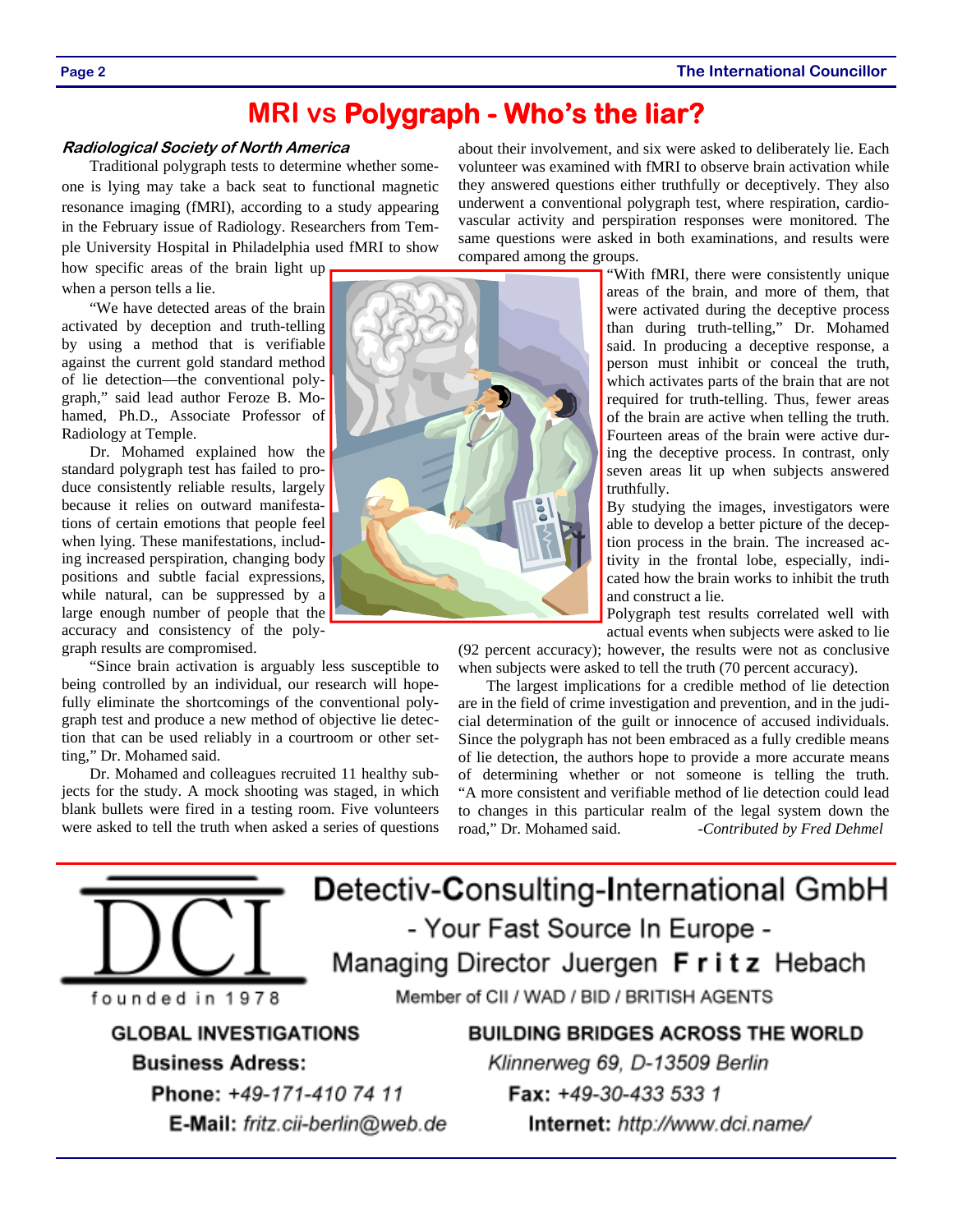# The Singapore Sling – have the original at Raffles during our 2006 AGM

The Singapore Sling is one of those wonderful drinks that we probably have all heard of, but perhaps have never had. And because this recipe is often incorrectly recorded in most recipe books, even if you've think you've had it, you probably haven't.

One of the key, and often overlooked ingredients in this drink is Benedictine. While the resultant flavor is not overly predominate, it does add a certain flavor profile that would be totally missing without this secret ingredient.

None dispute that the Singapore Sling was originally created by Mr. Ngiam Tong Boon for the Raffles Hotel in Singapore. However that is where the agreements end. The exact date is in question, with some people claiming it was in 1915, some 1913, while the hotel itself claims that it was created sometime prior to 1910. In the Hotel's museum, visitors may view the safe in which Mr. Ngiam locked away his precious recipe books, as well as the Sling recipe hastily jotted on a bar-chit in 1936 by a visitor to the Hotel who asked the waiter for it.

Originally, the Singapore Sling was meant as a woman's drink, hence the attractive pink colour. Today, it is very definitely a drink enjoyed by all, without which any visit to Raffles Hotel is incomplete.

There is also plenty of disagreement as to how closely the current version of this drink that is served at Raffles is to what was originally served. Apparently the original recipe was lost and forgotten sometime in the 1930's, and the drink that they currently serve at the hotel's Long Bar is based on memories of former bartenders, and some written notes that they were able to discover.



**Recipe** 30ml Gin 15 ml Cherry Brandy 120 ml Pineapple Juice 15 ml Lime Juice 7.5 ml Cointreau 7.5 ml Dom Benedictine 10 ml Grenadine A Dash of Angostura Bitters Garnish with a slice of Pineapple and Cherry

# **Plans for AGM 2006 in Singapore are well under way**

#### Continued from page 1

ASIA. It will also be a good platform for networking for our members.

There was no budget presented for the AGM earlier, I am attaching the proposed budget for our easy reference. I am computing the registration fees as US\$385.00 for Members and US\$350.00 for guests.

As for the payments, I am happy with the registration fees being paid directly to CII and for our Treasurer Rod Webb to forward the payments to me. I am proposing that the payments be sent to us periodically

to meet with the expenses as we go along. The payments can be forwarded as follows: a. Seed Money - Immediately; b. US\$10,000 - April 2006; c. Balance - July 2006; d. Payments received after July can be forwarded to me whenever these are received. We can announce the dates in the coming issue of the Councillor and the full details can be published later in 2006.

I would welcome any comments/suggestions on the above.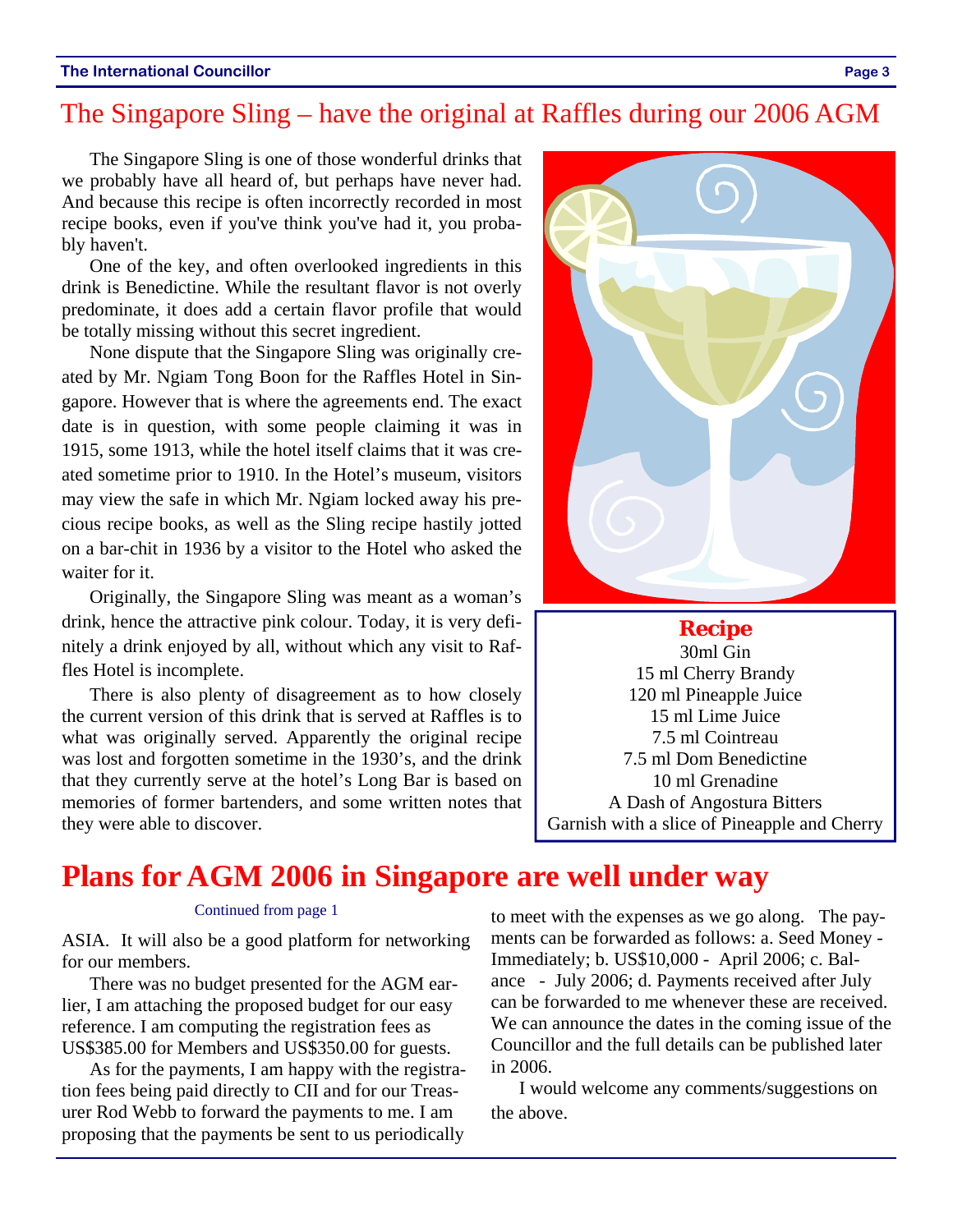## **Nominations for officers an important function at Singapore AGM**

#### **By Chairwoman Joan Beach**

Our 2006 Annual General Meeting will be held in Singapore in August 2006. As the Chairman of the Nominating Committee, please be advised that it is not too soon to thinking about nominations for officers in the Council.

 Summing up the information, the election of Officers and Board Members shall be held at the Annual General Meeting Candidates for office, except for Secretary and Treasurer, shall be nominated by mail. Each nomination shall bear the signature of one Certified Member in good standing and be filed with the Chairman of the Nominating Committee at least sixty days prior to the date of the Annual General Meeting

 All nominees for the Board of Directors must be Certified or Senior Members in good standing for one year and shall have attended at least one meeting in the last five years prior to the nomination. Candidates may not nominate themselves for office.

A nominee for the office of Third Vice President, Secretary or Treasurer must have served a minimum of one year on the Executive Board

 There shall be no soliciting for any office or award.

 A nominee shall accept or reject a nomination in writing, filed with the Chairman of the Nominating Committee no later than sixty days prior to the Annual General Meeting. Failure to respond will be considered as rejection. A nominee who is nominated for more than one office shall specify in writing which nomination he/she accepts, which shall automatically reject all other nominations.

 Election procedures are as set forth in Rules & Regulations.

 Please do not hesitate to contact me if you have any questions.

### *As the worm turns* — **Next issue The**

### **THE SOFT CAGE**

**Surveillance in America From Slave Passes to the War on Terror 2003 Published by Basic Books By: Christian Parenti, Author of Lockdown America** 

### **Book Review by Glenn Eiden (SA/CII-Chicago)**

Mr. Parenti has a Ph.D. in sociology from the London School of Economics and is currently a Soros Senior Justice Fellow at the Open Society Institute. He is the author of Lockdown America: Police and Prisons in the Age of Crisis. He lives in Brooklyn, New York, and his writings appear regularly in The Nation.

Vivid and chilling, The Soft Cage explores the hidden history of surveillance—from controlling slaves in the old South to implementing early criminal justice, tracking immigrants, and closely monitoring the poor as part of modern social work. It also explores the role computers play in creating a whole new world of seemingly benign technologies such as credit cards, website "cookies", electronic toll collection, "data mining", and iris scanners at airports. The Soft Cage offers a compelling, vitally important lesson for everyone concerned about the expansion of surveillance into our public and private lives.

**Councillor will focus on our eastern neighbours in honour of our upcoming AGM in Singapore. Deadline for copy and photos is 20 May 2006** 

## **Wedded Bliss!**



**It is with pleasure that I announce** 

**the February 10th marriage between Eva Szigethy, MD, Ph.D. and CII member, Robert "Bob" Kresson of Empire Investigations in Pittsburgh, PA.** 

 **-Joan Beach**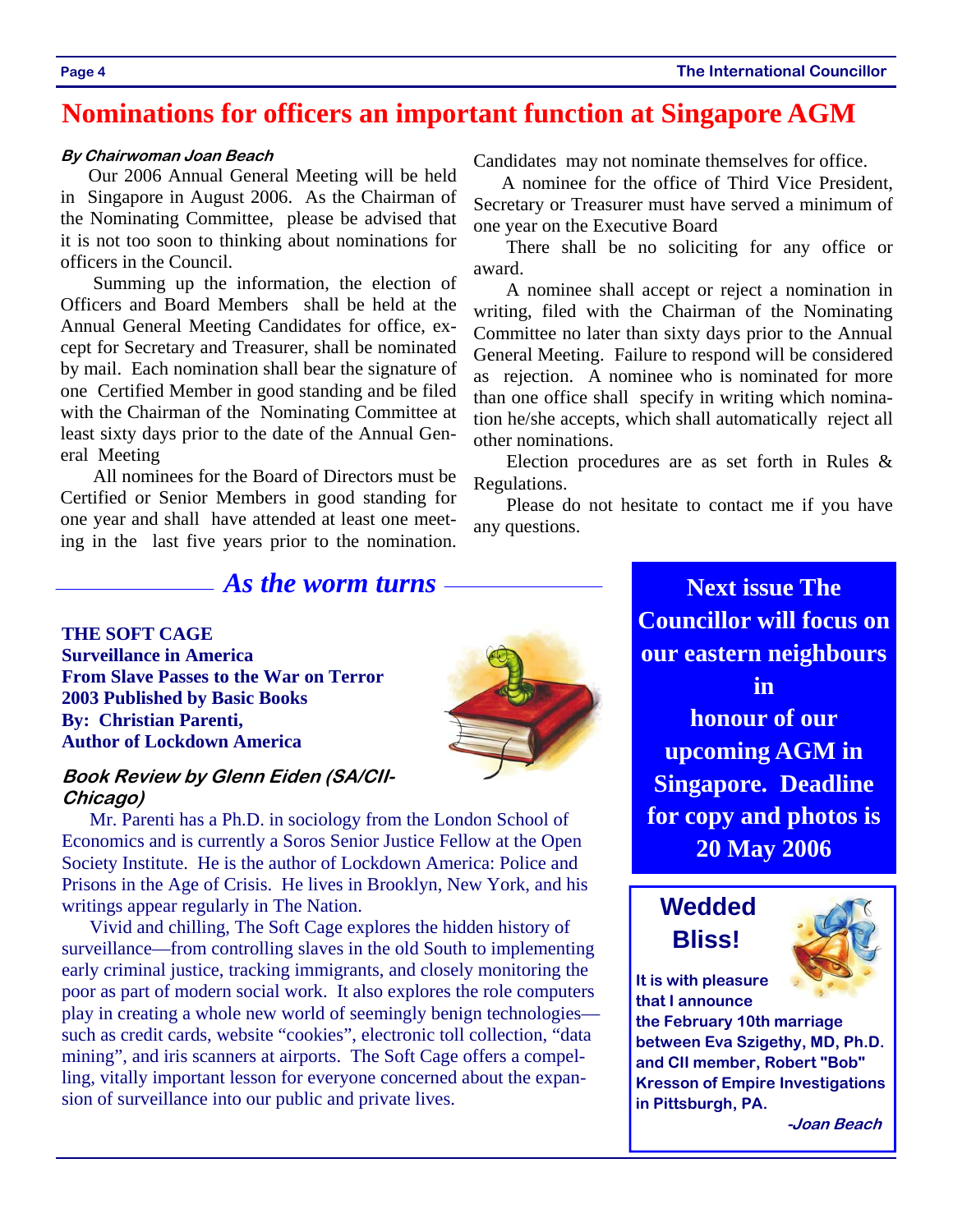# **In Memoriam**

All of CII extends it condolences to Ruth Hoffman on the death of her husband, Gerd Hoffman who was a long standing member of CII. He joined CII 1986 and as recently as last year, served on the Executive Board of CII. Mr. Hoffman was well known for his international contacts, his service during World War II and his dedication to the profession.

Jim Carino recalled that in 2003 Gerd Hoffman was made a Lifetime Member of Intelnet. Gerd Hoffman joined Intelnet from his membership in a Group called Assets 2000 in 1988. Jim Carino recalled that Ruth and Gerd Hoffman hosted a conference in Amsterdam in 1994. After the conference, the Hoffmans invited Connie and Jim Carino to their house. "It was a place that hid out some people from you know who and he showed us the "secret door" as to where they hid (successfully) when you know who came for a knock knock check." Jim Carino wrote that Gerd Hoffman was "one of the true heroes of World War II.".

Francie Koehler recalled that she attended the Berlin CII Conference in 2000: "It was the first time we met the Hoffman's. One night we went to dinner at an Argentinean restaurant with Gerd and Ruth and a couple of others. The menu, translated literally, offered a baked potato with "angry cream" (instead of sour cream). We laughed that night until our sides hurt. We always intended to pay them a visit in the Netherlands but, unfortunately, did not make it in time.

Robert Dudash recalled: "I have known Gerd and Ruth for well over 10 years and, for me, it has always been one of the highlights of every conference I attended to see and visit with them for brief periods as they always seem to have been. What a dynamic couple, always friendly, compassionate and a couple you immediately liked and admired.

"I have always enjoyed and shall miss Gerd's quick wit, warmness and friendliness. He is/was a giant amongst his peers and a true hero having worked in the underground during WWII.

"I think the highlight for me was when Gerd was award a Lifetime Membership the evening of Intelnet's 25th Anniversary gala affair in the Cayman Islands on April 25, 2003. I have attached a photo of the presentation of him being so honored by Intelnet Executive Director, Jim Carino."

Nancy Poss-Hatchl writes: "Sidney and I first met Gerd and Ruth Hoffman in 1986, when he joined CII. A true gentleman with his lady is the way I remember him. He smiled through troubles. He brought joy to others and shared his knowledge like a true friend.

I remember one specific evening at a hospitality suite when CII had its AGM in New Delhi, hosted by Ramesh Madan, Gerd kept us in stitches playing Queen Cleopatra and all her oarsmen in an Egyptian barque going down the Nile. We all literally laughed until we cried. The next day he gave a seminar about doing international business that was exceptional. He was a cherished friend and a mentor. He is already missed."

Alan Marr, who attended the service for Gerd, wrote this: It was with great sadness I attended the funeral of member Gerd Hoffmann, held in St Annes church, Alderney, Channel Islands. For those that do not know, Alderney is part of the British Commonwealth, but has never been subject to British Parliament. It is self governing, acting through a Privy Council and the British Crown does not interfere. The island is just three and a half miles by one and a half miles and only 9 miles from the Normandy coast of France. It has a population of 2,300 people. I attended on behalf of C.I.I. and Intelnet, together with Ian Hopkins, Principal of the Institute of Professional Investigators and Richard Newman, President of the Association of British Investigators. On arrival at the 1850's Victorian church Gerd's coffin was already on the dais. The church was almost full with family and friends. Ruth arrived, escorted by her family and younger son Rene. The service was a mix between dignity and robust, hearty hymns. At the end the family escorted the coffin out of the church and onto a small aircraft to fly to the neighbouring Guernsey for a private cremation. At a later time Gerd's ashes will be scattered in the sea around Alderney. Ruth is facing the loss well, with the support of her family and appreciates the messages and cards that she has received from the members.

*Alan Marr also discussed with Ruth a donation to a charity in Gerd's name. Ruth suggested donations be made to the Alderney Ambulance Service, which is privately funded. Alan has the details and has graciously volunteered to handle the donations.*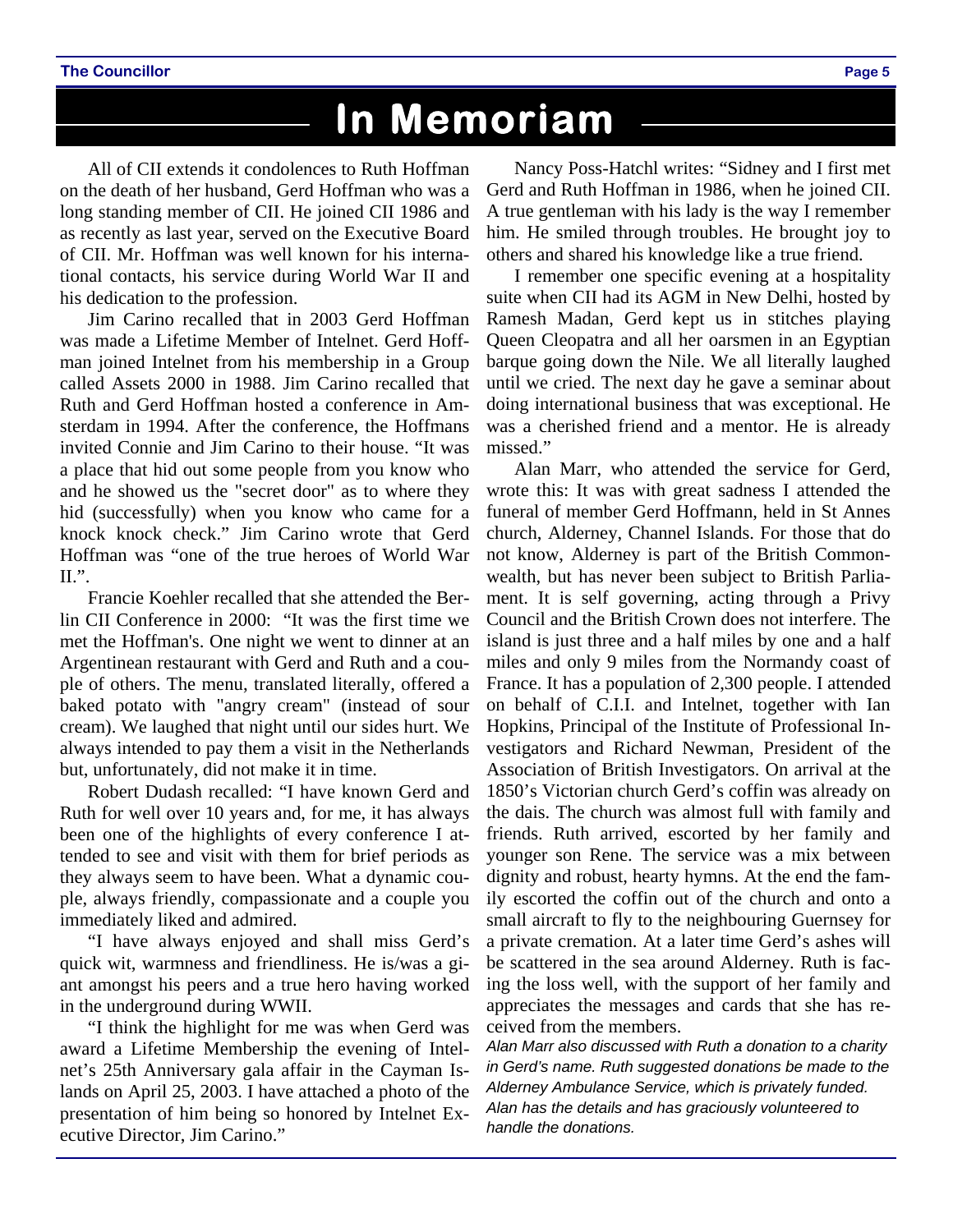# **In Memoriam**

Our beloved Roberta left this world after a short battle with cancer on Saturday, February 18, 2006. She leaves behind her devoted husband of 48 years, Bert; her children, Vance (Tammy) and Stacy; her brothers, Larry Wetterschneider (Laurie), Stuart Wetterschneider (Ilene); her sister, Terry Bracket (Bill); her precious grandchildren, Sophia, Mason, Barrett, Ryan and Tyler, and other family and friends too numerous to count, all of whom will miss her greatly. Roberta was an active member of our community. She worked tirelessly to organize fundraising events for CASA (Court Appointed Special Ad-



**Roberta Falbaum** 

vocates), and volunteered to read to local elementary students. It is the wish of her family, that Roberta's gracious and generous spirit be carried on by all whose lives she touched. A memorial service was held at La Paloma Country Club March 2.

#### **Julia Abraham Bombet**

We offer condolences to CII member, Buddy Bombet, on the death of his mother. Julia Abraham Bombet, 85 died on Saturday, January 28, 2006, at Our Lady of the Lake Regional Medical Center in Baton Rouge, LA.

Services were held at 2 p.m. Monday, January 30th at B'nai Israel Synagogue in Baton Rouge. She was preceded in death by her husband, Dr. Charles N. Bombet. Survivors include: three sons, Julius Bombet, Dr. Ronald L. Bombet and Richard A. Chappel (Garland, Tx).

A donation may be made in the name of Julia Bombet to her favorite charity, her Synagogue's building fund. That address is as follows: B'nai Israel, 3354 Kleinert Ave, Baton Rouge, LA 70806.

### **GERD HERBERT HOFFMANN 1931-2006**

#### **By Paul Elliott, FII Sec MIPI CPP**

G.H. Hoffman Sr., founded Hoffmann Bedrijfsrecherche in 1962. He was active in the company until 1996. In 2001, Gerd moved to Alderney in the Channel Islands where he continued to be active until his death in 2006. Some of Gerd's accomplishments include: Member of the Council of International Investigators of which he was a Director for many years; Director of the International Intelligence Network (INTELNET); Recipient of Lifetime Membership Award with Citation in INTELNET; Founding Member and director of the World Investigators Network; Recipient of the Tom J. Connell Security Award; Member and Fellow of the Institute of Professional Investigators; Recipient of the Award for Excellence from the Institute of Professional Investigators; Recipient of Life Membership in the World Association of



*Cayman Islands, April 25, 2003. Jim Carino, left, presented Gerd with a Lifetime membership to Intelnet.* 

Detectives; Certified Fraud Examiner and Member of the Association of Certified Fraud Examiners; and friend and professional to all.

 I knew Gerd Hoffmann both as a friend and a business colleague for the last 20 of his 74 years and was pleased to have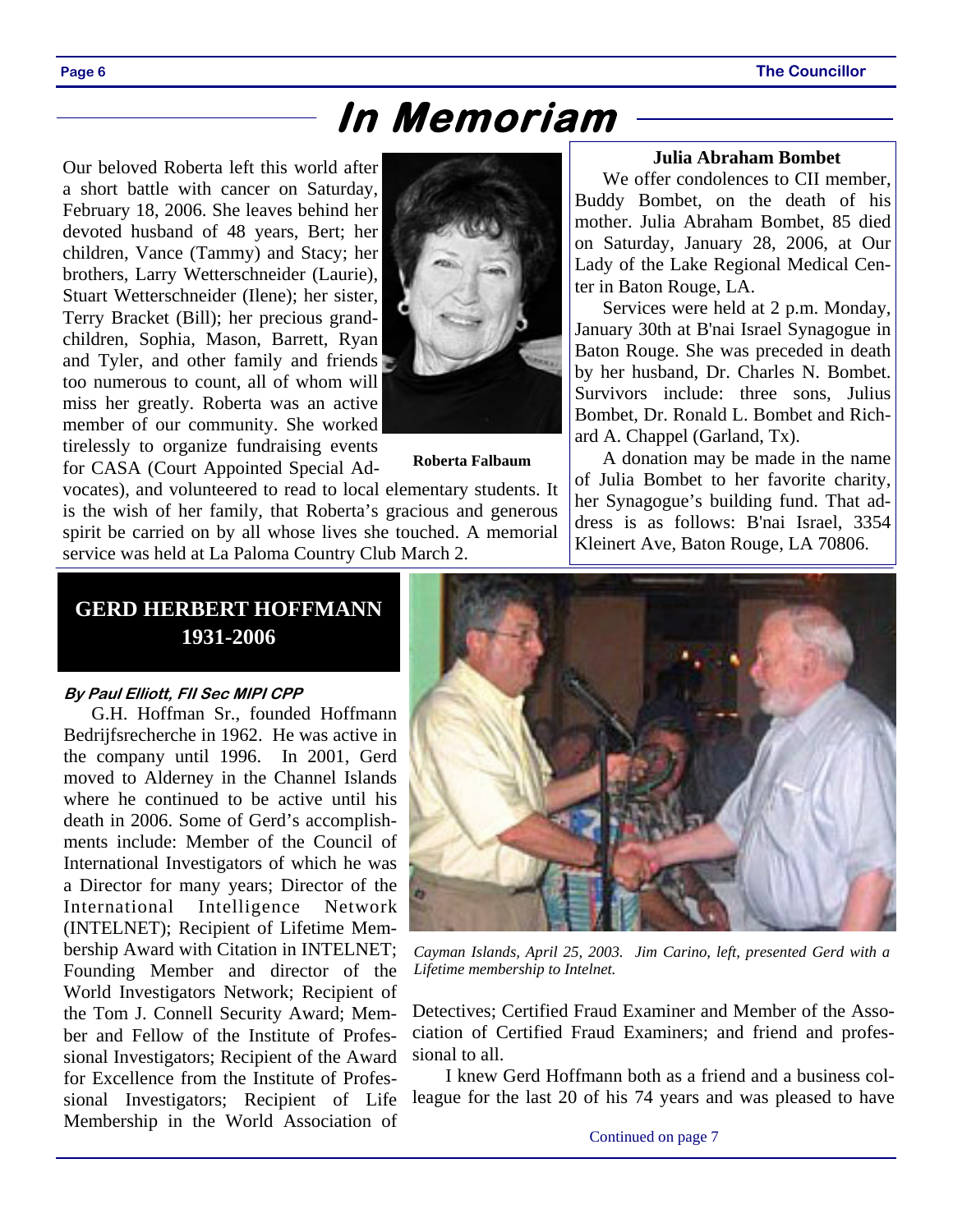#### **The International Councillor Page 7**

### **GERD HERBERT HOFFMANN - 1931-2006**

#### Continued from page 6

introduced him to the island of Alderney where he came to live in 2001 and lived happily until his death at home on 27 February 2006.

 I always thought of Gerd as "the real Hercule Poirot". He was an accomplished private detective of international repute and built his trade from those early beginnings when he was an errand boy for the Dutch Resistance during the Second World War. Gerd was born in Berlin, the son of a Jewish father and Gentile mother. His family fled to Amsterdam after the Nazis assumed power. His father was interned by the Germans in a concentration camp.

After leaving school, Gerd's first job with an import/export company involved tracing missing consignments, bringing elusive debtors to book and dealing generally with matters of a criminal nature for his employers. Because of his wartime experiences at the hands of the fascists, Gerd leaned towards the left wing politics. This was noticed by his employer's eastern bloc clients and he was approached to work for communist governments. He agreed to this whilst informing the Dutch government and as a result Gerd was employed as a double agent by the BVD (Dutch

Security Service) for six years.

In 1962, Gerd turned his professional experience towards commercial endeavors and formed Hoffmann Bedrijfsrecherche BV, a prominent private investigation agency which grew to employ around 40 staff with Gerd remaining active in the company until 1996. Marketing of the company was achieved by the regular distribution of booklets entitled "Hoffmann's Tales" in which Gerd recounted criminal scams which he had uncovered and presented them, in a subtly amusing way, as salutary lessons to the less worldly of those engaged in business and commerce.

Such was the style of the man who, amongst his prolific academic achievements, spoke eight languages, was a Certified Fraud Examiner, A Fellow of the Institute of Professional Investigators, a Director of INTELNET, and a Life Member of the World Association of Detectives. Indeed the world of international security and law enforcement will undoubtedly be the poorer for the loss of Gerd Hoffmann but he leaves a legacy of documented experience and the memory of a "Poirot" like character with a twinkle in the eye that withered the ego of many a villain.



*Last month while in Western Nebraska, I cam across this rest stop and thought some of the "big city folk" might like to see what it's like here in Nebraska.* 

*Photo by Robert Dudash* 

*Yeah, but Robert aren't the facilities a little BREEZY????*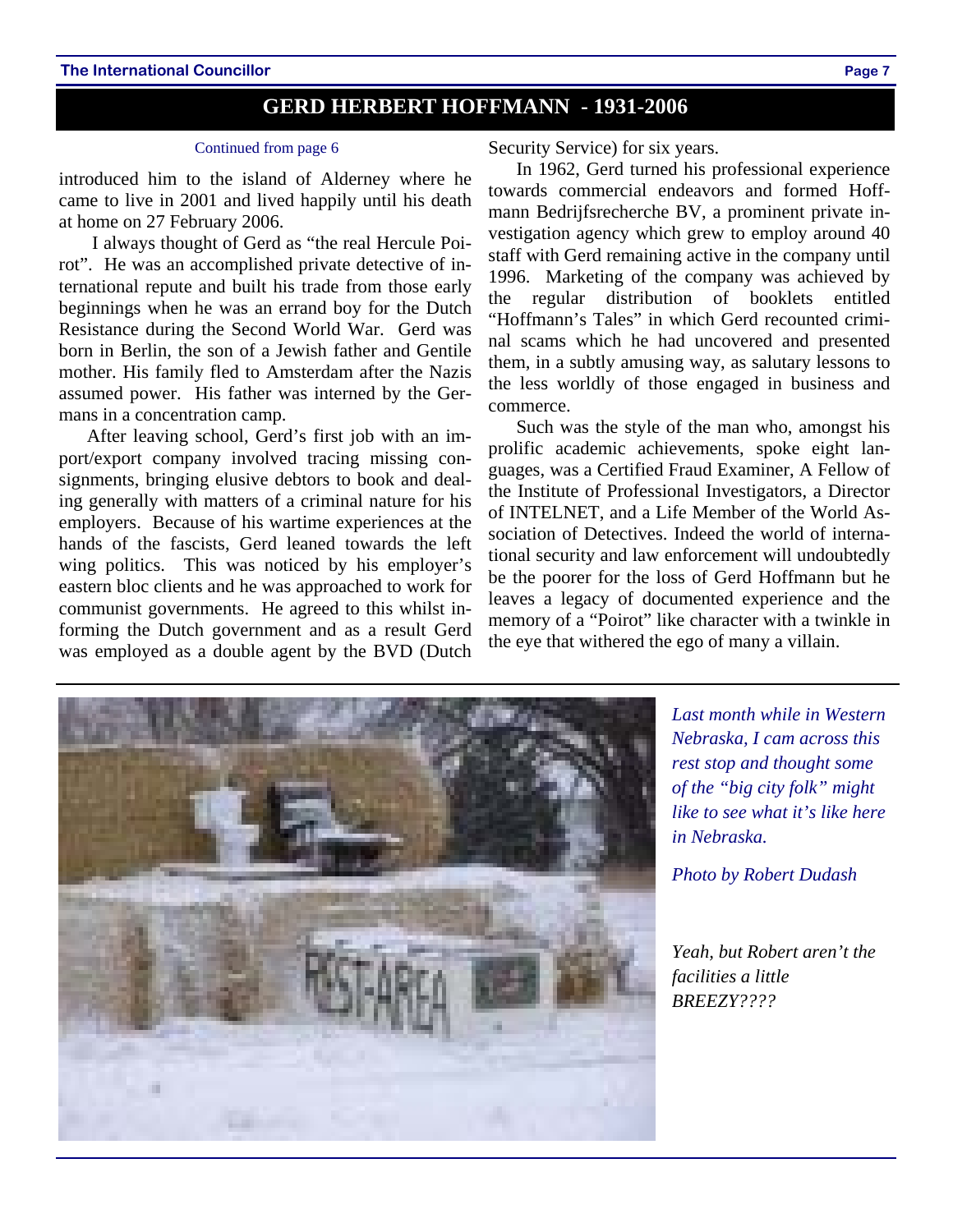#### **The International Councillor Page 8**

## **Knock-offs and counterfeit goods becoming global problem**

In China, every time someone lights up a Panda cigarette, a little puff of DNA will go up in smoke along with the tobacco. That's because a Halifax, Nova Scotia (Canada) based company, DNA Technologies has just landed a contract to supply DNAlaced printing ink to the company that manufactures Panda cigarettes, Shanghai Tobacco Industry Printing Company.

It's the latest in anticounterfeiting – implanting DNA into the product that will allow buyers to be assured that the item is "the real deal".

China is widely reputed to be the knock off capital of the world – it is the source of much of the world's fake goods – consumer items like handbags, designer clothing, even toothbrushes, razor blades and brake pads. As a double threat, China is also the world's largest exporter.

DNA Technologies was able to capitalize on the growing need for world wide retailers to be able to ensure that the products they are selling are legitimate. The company is currently working only in the domestic Chinese market, providing dyes for packaging inks that can contain an invisible DNA marker. DNA Technologies also provides the technology to extract and verify DNA markers for verification purposes.

Knockoffs are becoming more than an annoyance though, as the US Chamber of Commerce, which

represents about 3 million American businesses has recently released estimates that the global market in counterfeit goods could be worth up to \$2 trillion US within the next two decades.

Currently standing at about \$500 billion US, the global market in "knockoffs" or fake branded goods is growing at an ever increasing pace as counterfeiters have taken to making everything from counterfeit tires to handbags for fashion conscious divas.

Counterfeiters are becoming more and more adept at copying top branded goods with the result that millions of consumers have been duped. The days of buying a Nike sneaker spelled Nyke are long gone, and some executives of major branded goods have even admitted that they are unable to distinguish between their own branded goods and those seized from the counterfeiters.

Manufacturing in China and Brazil, the counterfeiters often have production facilities that rival the size of those operated by Gillette or Sony and employ thousands of people. They send representatives to all trade shows with instructions to pick up samples of the latest products and are up and running in production of the replicas, sometimes even before the real product hits stores.

Among the top selling knock-off products today are such things as Oral B toothbrushes, Gillette razor blades (no wonder when the new Fusion blades are selling for as much as \$18.00

> CDN for a 4 pack!) and Duracell batteries. When most of us think of pirated goods we tend to think Louis Vuitton, Hilfiger, etc, but alarmingly, some of the biggest trade in counterfeited goods right now is in prescription drugs. These knock-offs see life-saving drugs replaced with dangerous compounds or talcum powder, and packaged like the real item, often resulting in tragic results, particularly in Third World countries. Counterfeit drugs for deadly illnesses, such as malaria, have been found only after the fake drugs have been administered with devastating effects.

> In one case the FBI intercepted a shipment of drugs that they suspected were counterfeit, but released the shipment after comparing it to drugs already on the shelf, not realizing that the drugs already on the shelf were also counterfeit.

> The US Chamber cited other

horror stories of brake pads made in China from compressed grass, that disintegrated into dust and exploding cell phone batteries that have resulted in serious burns. - Amalgamated stories from James Doran of the London Times and Halifax Herald

**Chairwoman Joan Beach hosted a dinner at the Old Ebbitt Grill, Washington, D.C. on Tuesday, March 14, 2006 in honor of visiting former Chairman/President Chris Brogan of London. Watch next issue for photos and news about the dinner.** 

**Louis Vuitton handbag from the Spring collection** 

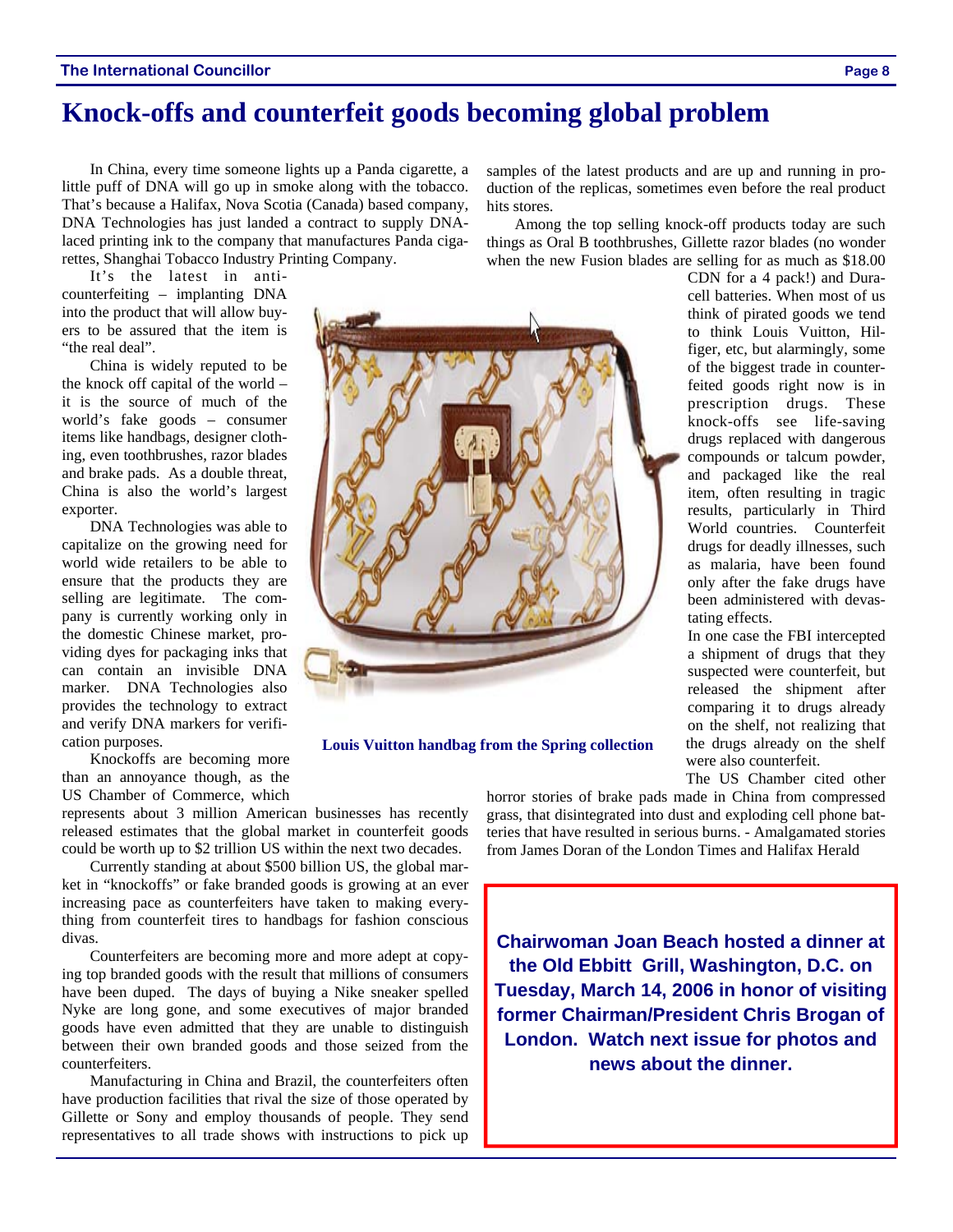#### **The International Councillor Page 9**

# **CII—New Members**

James Carino, C.I.I.<br>Executive Security Consultants Gladwyne, PA USA 610-687-2999

Karen Hewitt, C.I.I.<br>Hewitt & Cowden Investigations, LLP Trophy Club, TX USA www.txinvestigators.com 817-491-3500

M. Francie Koehler, C.I.I. Special Circumstances Oakland, CA USA 510-987-8114

Mark McCabe, C.I.I.<br>McCabe Associates, Inc. Rochester, NY USA www.mccabeassociates.com 585-349-4190 x 103

Petros Antoniades, C.I.I.<br>APR Security Associates, Ltd Nicosia, Cyprus www.eurofraud.com 357-22754433

**Tanya DeGenova, C.I.I.**<br>TSD Security Consulting Group, Inc. Boston, MA USA www.tsdconsulting.com 617-878-2166

Warren Sonne, C.I.I.<br>Pinnacle Protective Services, Inc. New York, NY USA www.thenypi.com 877.THE.NYPI (877.843.6974)



Jasjit Ahluwalia Premier Shield Security Services Dubia, United Arab Emirates

Brianna Duffy Per Mar Security Davenport, IA USA

Diarmuid Hurley Sullivan Miranda, S.C. Metepec, Mex. Mexico

Christopher Macolini MIC, Inc. Worldwide Buenos Aires, Capital Federal Argentina

William Marshall GlobalSource, LLC Fairfax, VA USA

Johnson Okemukola Apt Chambers, Apt Security Consultancy LTD Ikeja, Lagos NIGERIA

Sheila Ponnosamy

Mainguard International (s) Pte Ltd Singapore

Rituraj Sinha Security & Intelligence Services (India) Ltd New Delhi, Delhi INDIA

Panos Thomadakis MTI Systems Ltd Athens, GREECE

Ronald Troutman R.P. Troutman & Associates, Inc. Baltimore, MD USA

William Wilkinson Wilkinson Investigations Ltd Calgary, Alberta

 **Kevin Fuchich**  New Orleans, LA USA

# **Visit us on the web!**

### **www.cii2.org**

**Support your newsletter — send your news and photos to Trish at tdehmel@csiinvest.com or Lois Colley at lec@colleypi.com** 

# *We've moved!*

**American Investigative Services, NYC. Inc. has moved it's New York Office to 62 West 45th St 4th floor, New York, NY 10036.** 

**Our New York number remains the same +212 810-6060.** 

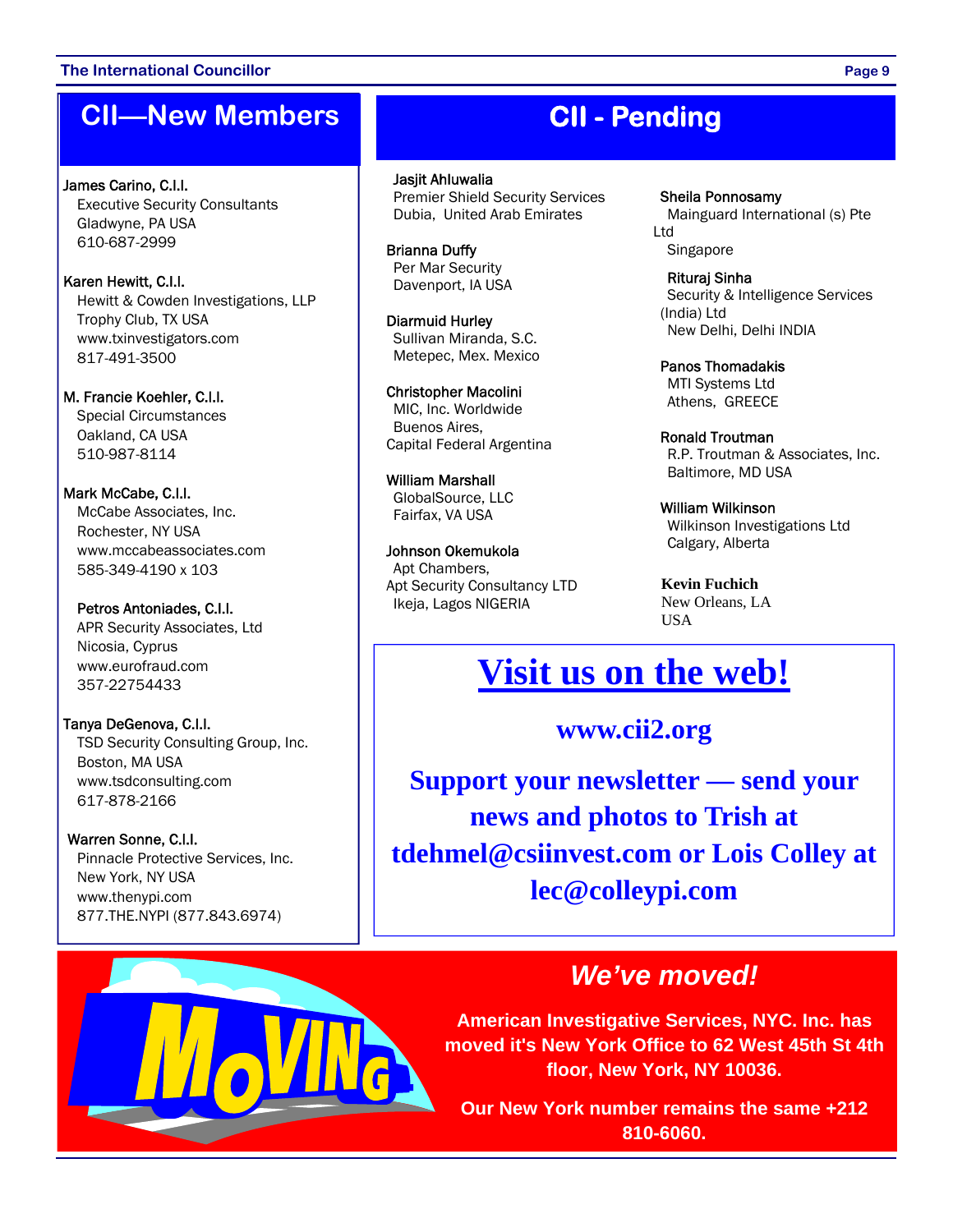**Page 10** The International Councillor

# **CII Regional Directors**

| 01 CANADA EAST                              | <b>Fred Dehmel</b>      | fdehmel@csilimited.com                |
|---------------------------------------------|-------------------------|---------------------------------------|
| 02 CANADA CENTRAL                           | <b>Brian King</b>       | bking@king-reed.com                   |
| 03 CANADA WEST                              | David Broughton         | resigned                              |
| 04 USA NORTHEAST                            | William Sullivan        | $wbs@f-c-s.com$                       |
| 05 USA SOUTHEAST                            | <b>William Lowrance</b> | july05@cox.net                        |
| 07 USA CENTRAL                              | <b>Robert Dudash</b>    | isipi@msn.com                         |
| 08 USA WEST                                 | Robert Fenech           | pacgold@aol.com                       |
| 09 AUSTRIA, HUNGARY, SWITZERLAND            | <b>Heinz Rambousek</b>  | beran@detektivunion.at                |
| 10 NETHERLANDS,<br><b>BENELUX COUNTRIES</b> |                         |                                       |
| 11 CARIBBEAN, SOUTH AMERICA                 | Maurice C. Amres        | geb@solutions2000.net                 |
| <b>12 CENTRAL AMERICA</b>                   | <b>Brett Mikkelson</b>  | brett@bminvestigations.com            |
| 13 IRELAND, N IRELAND                       | Alan Marr               | alan-marr@jigsaw-services.demon.co.uk |
| 14 SCOTLAND, ENGLAND                        | Alan Marr               | alan-marr@jigsaw-services.demon.co.uk |
| 15 SPAIN                                    | Alan Marr               | alan-marr@jigsaw-services.demon.co.uk |
| 16 FRANCE                                   | Joel Auribault          | jra@agence-investigations.com         |
| 17 SCANDINAVIA                              | Jouni Heikkinen         | academic@welho.com                    |
| 18 BELGIUM                                  | Michel de Kort          | mdk@dekort-partners.be                |
| 19 GERMANY, E. EUROPE                       | Jurgen F. Hebach        | fritz.cii-berlin@web.de               |
| 20 ISRAEL                                   | Jacob Lapid             | lapidim@bezeqint.net                  |
| $21$ INDIA                                  | Ramesh Madan            | goliathint@vsnl.net                   |
| 22 SINGAPORE, SE ASIA                       | Ponno Kalastree         | p.kalastree@mainguard-intl.com.sg     |
| 23 HONG KONG                                | Li Fuk Ki               | lifk@hkabc.net                        |
| 24 CHINA                                    | Hai Yang                | cn@sbcs.com.cn                        |
| 25 JAPAN, KOREA                             | Kenji Ohara             | mission@olive.ocn.ne.jp               |
| 26 AUSTRALIA, NEW ZEALAND                   | Rodney Webb             | rtw@mwacorporate.com.au               |

The International Councillor is published by CII. Editors are Jimmy Gahan, Lois Colley, and Trish Dehmel.

Please send submissions to Lois Colley at lec@ddiligence.com. Your photos and articles are needed in order to make this newsletter an informed and entertaining vehicle for CII.



**Melissa and Steve Bibler of Kalamazoo, Michigan, announce the safe arrival of** 

### **David Rommel Rito**

**born on February 16, 2006 at 1:30 p.m. He weighed 6 pounds 8 ounces and was 19 1/2 " long. We wish the family the best with their new addition.**